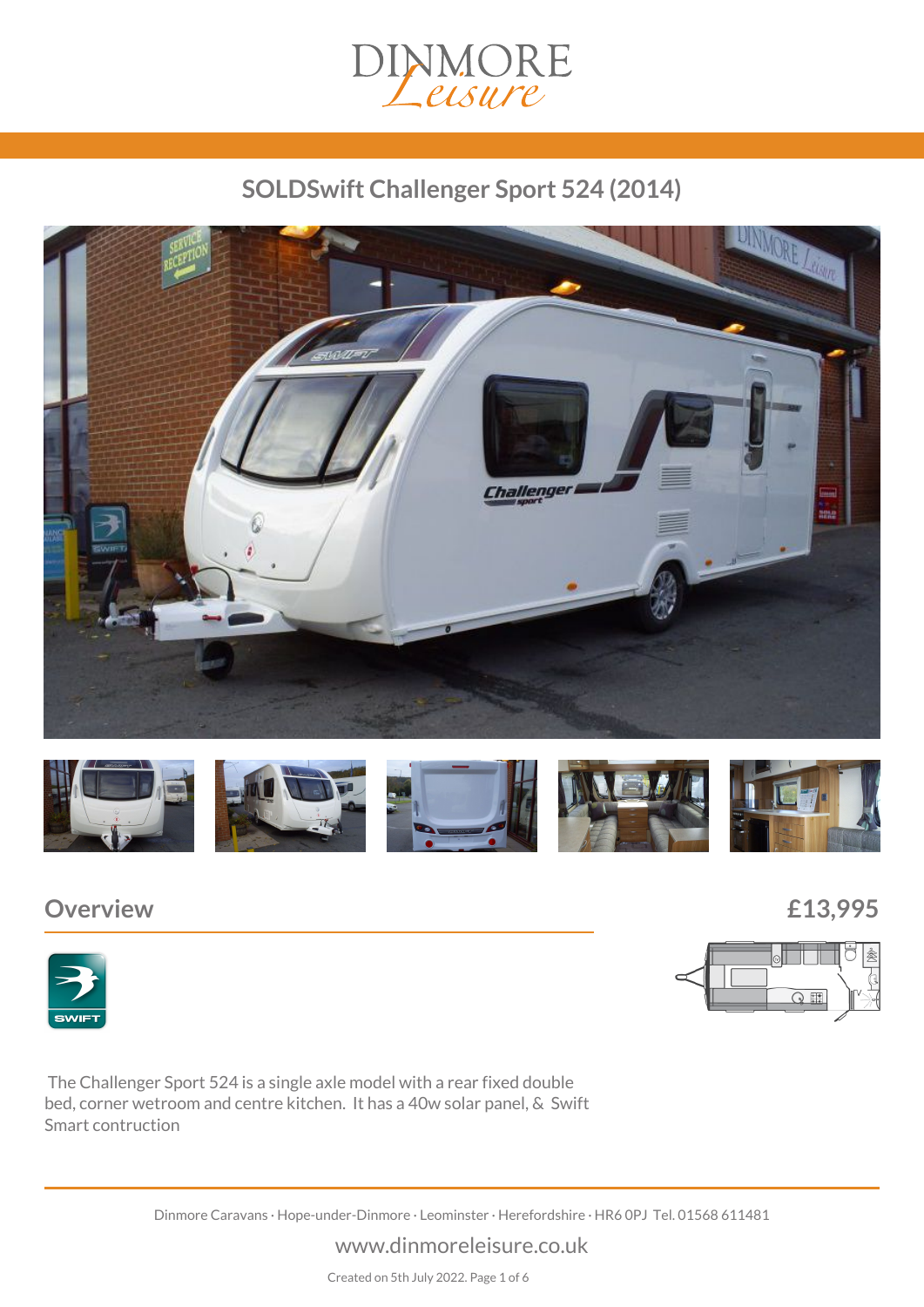





*Click the Smart logo for the latest design news on Swift*

# *Specifications*

| Make               | Swift                   |
|--------------------|-------------------------|
| Model              | Challenger Sport 524 SR |
| Internal Length    | 5.29m / 17'4"           |
| External Length    | 6.94m / 22'9"           |
| Width              | 2.25m / 7'5''           |
| Unladen Weight     | 1258 <sub>kg</sub>      |
| <b>MTPLM</b>       | 1408kg                  |
| <b>Awning Size</b> | 968cm                   |

*Dinmore Caravans · Hope-under-Dinmore · Leominster · Herefordshire · HR6 0PJ Tel. 01568 611481*

#### *www.dinmoreleisure.co.uk*

*Created on 5th July 2022. Page 2 of 6*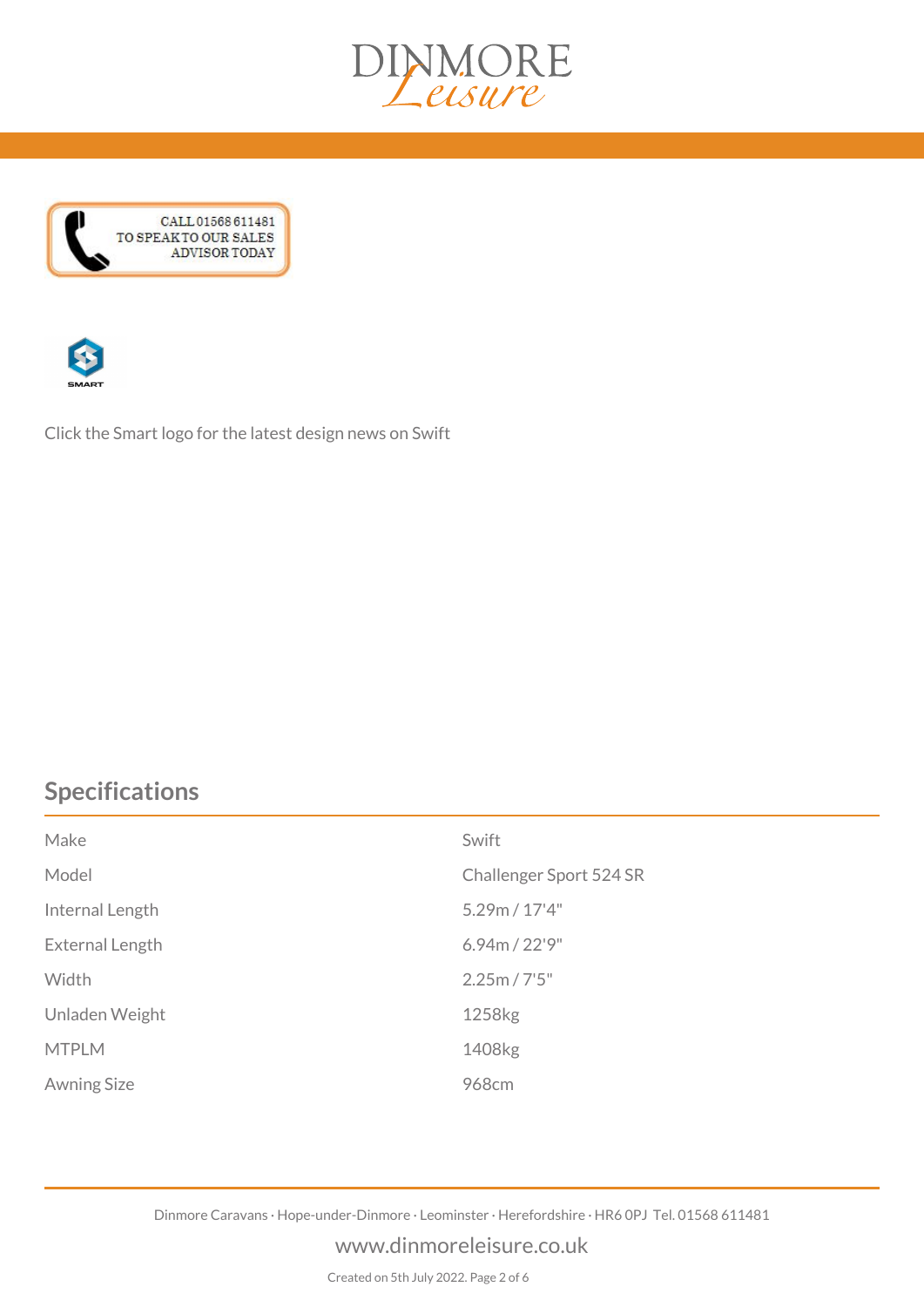

# *Exterior Features*

## *Exterior*

- *European Whole Vehicle Type Approval ensures compliance with strict weight, dimension and safety regulations*
- *EN1645 Grade 3 classification for heating and thermal insulation*
- *Overall body width 2.25m/7'4½"*
- *AL-KO galvanised steel chassis with Euro-axle*
- *Strong, moisture proof 'PURe' Polyurethane timberless framed body shell*
- *One-piece, 5000 Series marine grade aluminium sidewalls*
- *25mm 'sandwich' sidewall construction with polystyrene insulation core*
- *Aerodynamic front in closed-mould GRP with wide front door*
- *Full height moulded rear panel*
- *Fully bonded 32mm 'sandwich' roof for extra strength and flatness with polystyrene insulation core*
- *44mm 'sandwich' floor with high rigidity Styrofoam core*
- *AL-KO Euro overrun device with two-way assisted handbrake*
- *Six twin spoke 'Storm' alloy wheels*
- Steel spare wheel
- *Higher tyre rating a minimum of 150kg extra load margin at 130kph (law permitting)*
- *Shock absorbers for a smoother towing experience*
- *Higher payload on twin axle models*
- *Semi-recessed body colour awning rail both sides*
- *Step-on hitch cover for easy cleaning of front windows*
- *High security locks with convenient one key operation for all locks*
- *13-pin 'Jaeger' 12V car connector*
- *Bulkhead mounted regulator suitable for use with either propane or butane bottles*
- *Fully double-glazed opening windows (no single-glazed cold areas)*
- *LED awning light*
- *Exterior two-part door with interior moulded liner, window and blind*
- *Exterior access battery box with mains electric inlet (battery not included)*
- *Aerial point in battery box for portable satellite dish connection*
- *Entrance step*

# *Interior Features*

## *Interior*

*Dinmore Caravans · Hope-under-Dinmore · Leominster · Herefordshire · HR6 0PJ Tel. 01568 611481*

*www.dinmoreleisure.co.uk*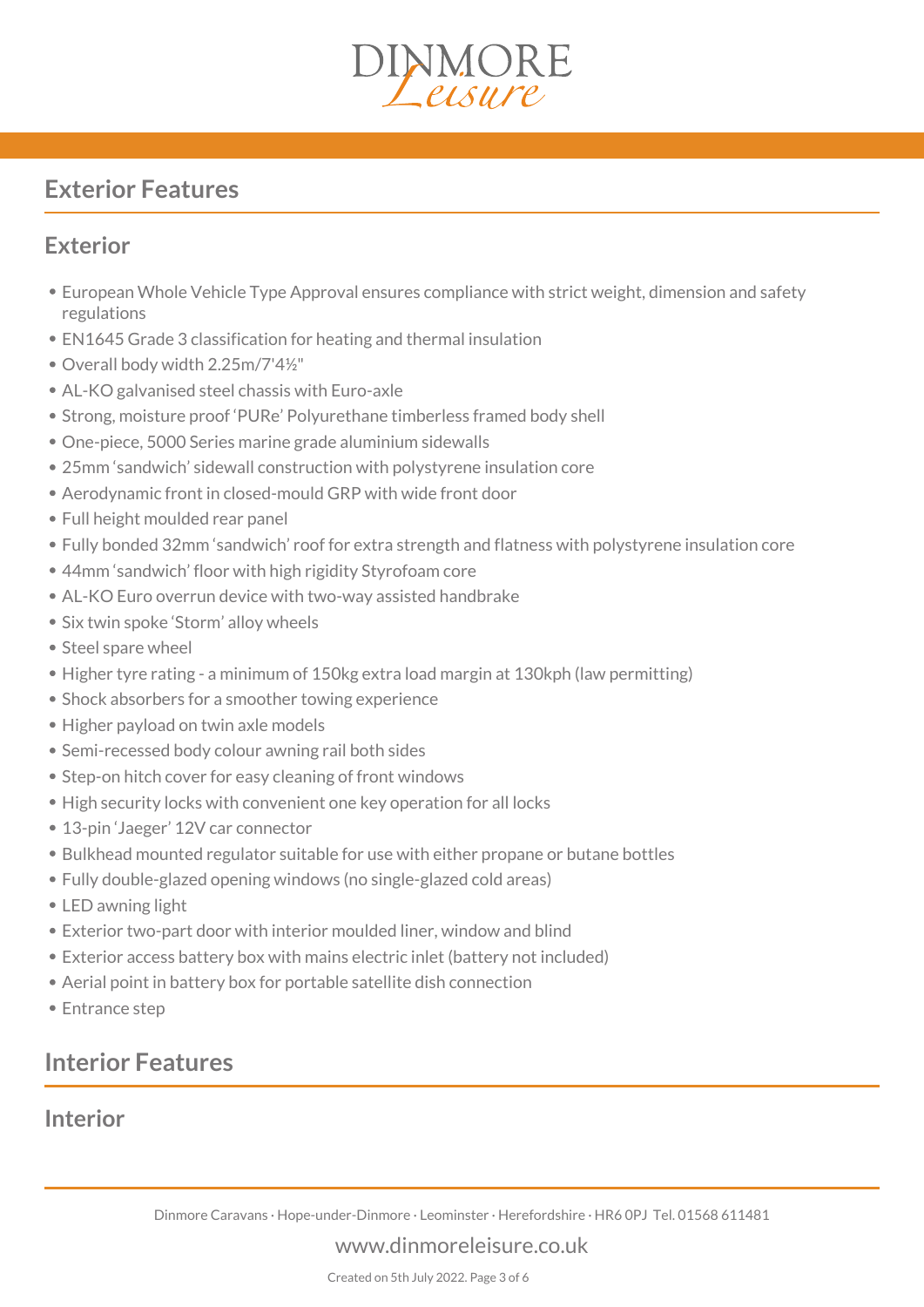# DINMORE

- *1.95m (6'5") headroom*
- *Panoramic front sunroof*
- *'Maldives' soft furnishing scheme*
- *Two scatter cushions*
- *Two bolster arms either side of front chest*
- *Twin curtain track for improved hanging and ease of use*
- *Sectioned removable carpets for flexibility*
- *French Oak effect, high impact, scratch resistant floor lino*
- *Beech slat seat and bed bases with sprung hinged tops for extra comfort and easy access*
- *Seat bases with space frame construction, full front access and space for larger items*
- *Bed make-up system with slats retained on track*
- *Sprung interior mattresses in fixed bed models*
- *Fixed beds with steel bed frames to maximise strength and storage space*
- *Areas under beds and seats warmed by blown air system and under floor ducting insulated to minimise heat loss*
- *Front chest of drawers with convenient slide-out extending top*
- *Large dining table for full-size place settings*
- *Positive overhead locker catches for secure storage on the move*
- *Overhead locker doors with injection moulded space frame construction*
- *Granite effect kitchen sink*
- *Removable drainer with dedicated storage*
- *Food grade nylon chopping board with dedicated storage*
- *Cutlery drawer on smooth-action steel runners*
- *Two pull-out wire baskets in kitchen cupboard*
- *Midi-Heki roof window with flynet and adjustable concertina blind*
- *Door flyscreen with easy concertina action*
- *Cassette flyscreens and blinds on all windows*
- *Multi-directional clear roof lights in kitchens, bedrooms and washrooms*
- *Seat and backrest ventilation boards*
- *Retained embroidered entrance mat*
- *Lined washroom cubicle in all separate washrooms*
- *Thick washroom doors with domestic style locks and handles*

## *Furniture*

*Dinmore Caravans · Hope-under-Dinmore · Leominster · Herefordshire · HR6 0PJ Tel. 01568 611481*

#### *www.dinmoreleisure.co.uk*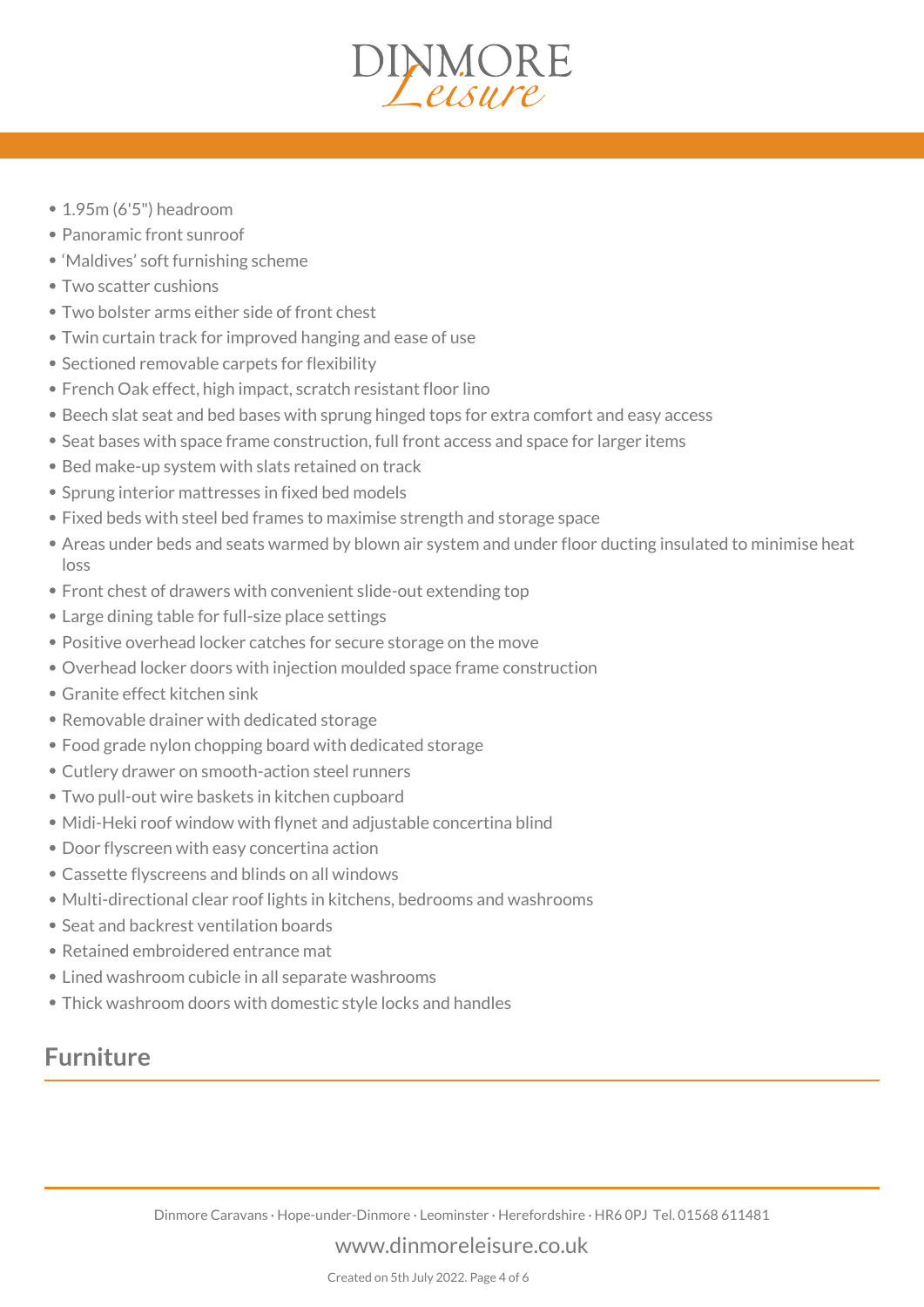

# *Equipment*

## *Equipment*

- *Upgraded dual fuel heating with Truma Combi 4 Boiler 1.8kW electric/4kW gas/3.8kW combined*
- *Blown air ducted to living, sleeping and washroom areas*
- *Large capacity (15 litre) waste bin on lower door*
- *Dual fuel hob with 800W electric hotplate and 3 gas burners with electronic ignition*
- *Glass hob lid with safety cut-out feature*
- *Thetford thermostatic oven and separate grill*
- *Ventilated microwave oven with digital controls built at an easily accessible level*
- *Thetford 113ltr fridge/freezer with electronic ignition, LED controls and a black effect finish*
- *Ecocamel shower hose and head uses less water while giving a powerful shower*
- *Thetford C260 toilet with electric flush and 18 litre wheeled waste tank*
- *High flow rate in-board pump with chrome finish brass taps for reliable, high performance water supply*
- *Inboard semi-rigid fresh water pipes*
- *Large bore under slung rigid waste pipes*
- *Isolation taps for gas appliances*
- *User-friendly large 12V control panel with battery selection, battery state meter and water pump circuit control*
- *Fully protected mains electric system*
- *25 Amp switch mode charger/transformer*
- *TV station with 230V, 12V and aerial sockets (two in selected models)*
- *Radio/CD/MP3 player with iPod connection with upgraded premium radio speakers*
- *Status 550 directional Digital / Analogue TV/FM aerial and booster*
- *40W solar panel fitted as standard*
- *Low energy LED over-locker lighting in seating and bedroom areas*
- *Low energy LED lights in main habitation area (not washrooms)*
- *Four 230V sockets including twin in front shelf pod*
- *25 metre mains hook-up cable*

# *Warranty*



#### *www.dinmoreleisure.co.uk*

*Created on 5th July 2022. Page 5 of 6*